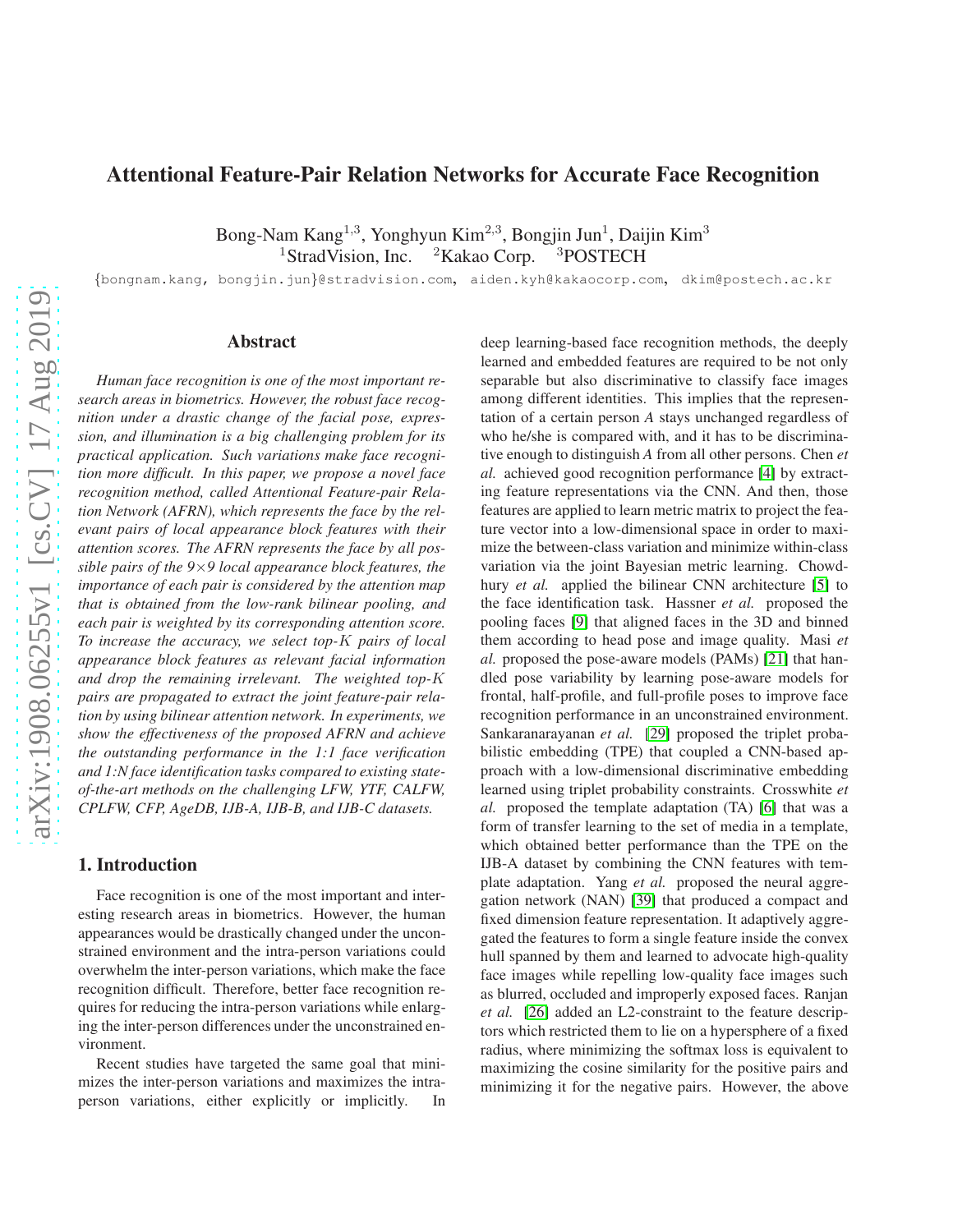

<span id="page-1-0"></span>Figure 1. Working principle of the proposed Attentional Feature-pair Relation Network.

mentioned methods extracted the holistic features and did not designate what parts of the feature are meaningful and what parts of the features are separable and discriminative. Therefore, it is difficult to know what kind of features are used to discriminate the identities of face images clearly.

To overcome this disadvantage, some research efforts have been made regarding to the facial part-based representations for face recognition. In DeepID [\[32\]](#page-9-3) and DeepID2 [\[31\]](#page-9-4), a face region was divided into several of sub-regions using the detected facial landmark points at different scales and color channels, then these sub-regions were used for training different networks. Xie *et al.* proposed the comparator network [\[38\]](#page-9-5) that used attention mechanism based on multiple discriminative local sub-regions, and compared local descriptors between pairs of faces. Han *et al.* [\[8\]](#page-8-5) proposed the contrastive convolution which specifically focused on the distinct (contrastive) characteristics between two faces, where it tried to find the differences and put more attention for better discrimination of two faces. For example, the best contrastive feature for distinguishing two images of Stephen Fry and Brad Pitt might be "crooked nose". Kang *et al.* proposed the pairwise relational network (PRN) [\[14\]](#page-8-6) that made all possible pairs of local appearance features, then each pair of local appearance features is used for capturing relational features. In addition, the PRN was constrained by the face identity state feature embedded from the LSTM-based sub-network to represent face identity. However, these methods largely were dependent on the accuracy of facial landmark detector and it did not use the importance of facial parts.

To overcome these demerits, we propose a novel face recognition method, called Attentional Feature-pair Relation Network (AFRN), which represents the face by the relevant pairs of local appearance block features with their attention scores: 1) the AFRN represents the face by all possible pairs of the  $9\times9$  local appearance block features, 2) the importance of each pair is considered by the attention map that is obtained from the low-rank bilinear pooling, and each pair is weighted by its corresponding attention score, 3) we select top- $K$  pairs of local appearance block features as relevant facial information and drop the remaining irrelevant, 4) The weighted top- $K$  pairs are propagated to extract the joint feature-pair relation by using bilinear attention network. Figure [1](#page-1-0) shows the working principle of the proposed AFRN.

The main contributions of this paper can be summarized as follows:

- Landmark free local appearance representation: we propose a novel face recognition method using the attentional feature-pair relation network (AFRN) which represents the face by the relevant pairs of local appearance block features with their attention scores to captures the unique and discriminative feature-pair relations to classify face images among different identities.
- Importance of pairs and removing irrelevant pairs: to consider the importance of each pair, we compute the bilinear attention map by using the low-rank bilinear pooling, and each pair is weighted by its attention score, then we select top- $K$  pairs of local appearance block features as relevant facial information and drop the remaining irrelevant. The weighted top- $K$  pairs are propagated to extract the joint relational feature by using bilinear attention network.
- We show that the proposed AFRN improves effectively the accuracy of both face verification and face identification.
- To investigate the effectiveness of the AFRN, we present extensive experiments on the public available datasets such as LFW [\[11\]](#page-8-7), YTF [\[37\]](#page-9-6), Cross-Age LFW (CALFW), Cross-Pose LFW (CPLFW), Celebrities in Frontal-Profile in the Wild (CFP) [\[30\]](#page-9-7), AgeDB [\[23\]](#page-8-8), IARPA Janus Benchmark-A (IJB-A) [\[17\]](#page-8-9), IARPA Janus Benchmark-B (IJB-B) [\[36\]](#page-9-8), and IARPA Janus Benchmark-C (IJB-C) [\[22\]](#page-8-10).

# 2. Proposed Methods

In this section, we describe the proposed methods in detail including a facial feature encoding network, attentional feature-pair relation network, top-*K* pairs selection and attention allocation.

#### 2.1. Facial Feature Encoding Network

A facial feature encoding network is a backbone neural network which encodes a face image into deeply embed-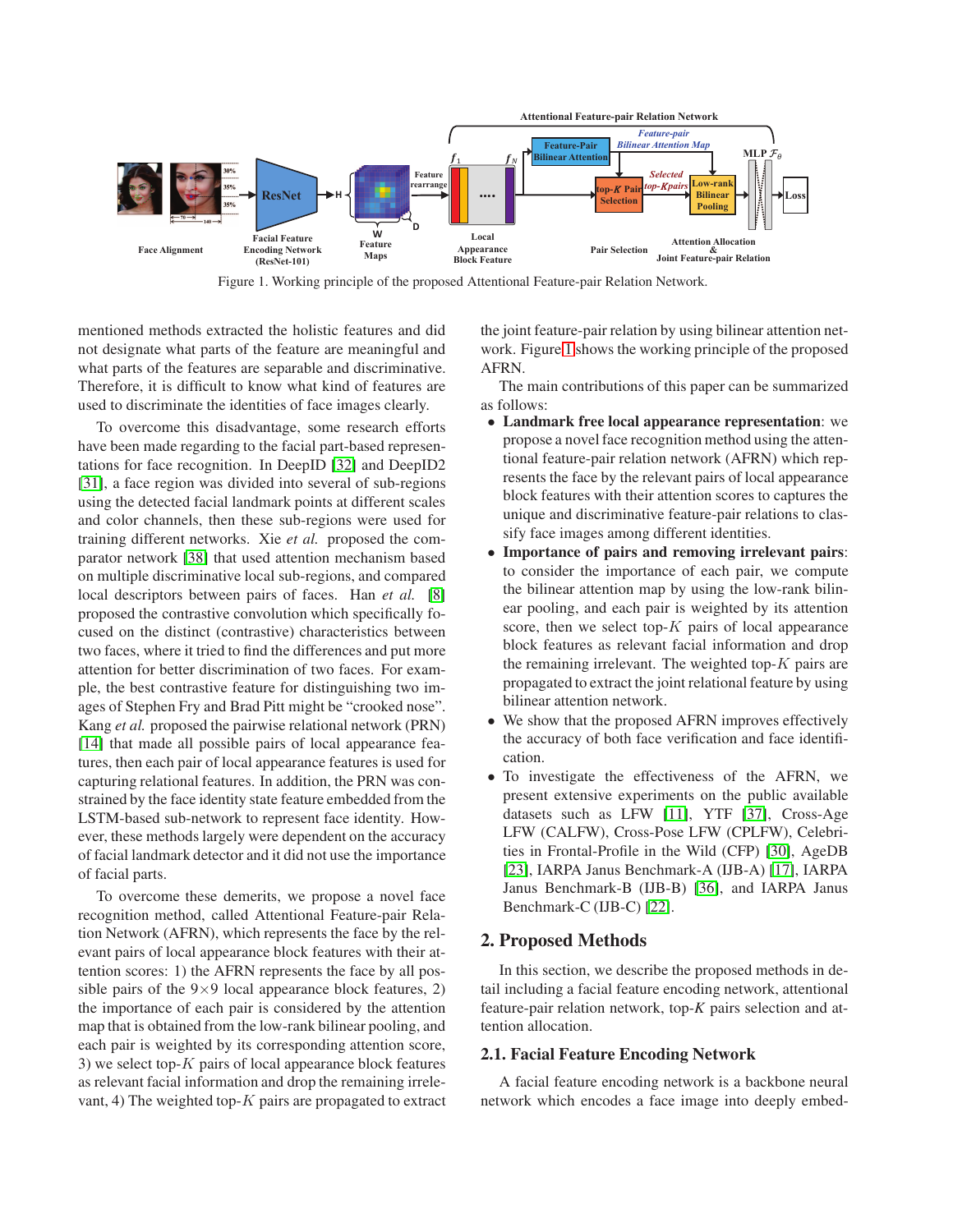<span id="page-2-0"></span>Table 1. The detailed configuration of the modified ResNet-101 for the facial feature encoding network.

| Laver name | <b>Output size</b> | Filter (kernel, #, stride)                                             |  |  |  |  |  |
|------------|--------------------|------------------------------------------------------------------------|--|--|--|--|--|
| conv1      | $140 \times 140$   | $5 \times 5, 64, 1$                                                    |  |  |  |  |  |
| pool       | $70 \times 70$     | $3 \times 3$ max pool, $-$ , 2                                         |  |  |  |  |  |
| $conv2_x$  | $70 \times 70$     | $[(1 \times 1, 64), (3 \times 3, 64), (1 \times 1, 256)] \times 3$     |  |  |  |  |  |
| $conv3_x$  | $35 \times 35$     | $[(1 \times 1, 128), (3 \times 3, 128), (1 \times 1, 512)] \times 4$   |  |  |  |  |  |
| $conv4_x$  | $18 \times 18$     | $[(1 \times 1, 256), (3 \times 3, 256), (1 \times 1, 1024)] \times 23$ |  |  |  |  |  |
| conv5x     | $9 \times 9$       | $[(1 \times 1, 512), (3 \times 3, 512), (1 \times 1, 2048)] \times 3$  |  |  |  |  |  |
|            |                    |                                                                        |  |  |  |  |  |
|            |                    |                                                                        |  |  |  |  |  |



<span id="page-2-1"></span>Figure 2. Facial local blocks: (a) input face image. (b) facial local blocks on the feature maps.

ded features. We employ the ResNet-101 network [\[10\]](#page-8-11) and modify it due to the differences of input resolutions, the size of convolution filters, and the size of output feature maps. A detailed architecture configuration of the modified ResNet-101 is summarized in Table [1.](#page-2-0) The non-linear activation outputs of the last convolution layer (*conv5 3*) are used as the feature maps of facial appearance representation.

## 2.2. Facial Local Feature Representation

The activation outputs of the convolution layer can be formulated as a tensor of the size  $H \times W \times D$ , where H and W denote the height and width of each feature map, and D denotes the number of channels in feature maps. Essentially, the convolution layer divides the input image into  $H \times W$  sub-regions and uses D-dimensional feature maps to describe the facial part information within each sub-region. For clarity, since the activation outputs of the convolutional layer can be viewed as a 2-D array of D-dimensional features, we use each D-dimensional local appearance block feature  $f_i$  of the  $H \times W$  sub-regions as the local feature representation of the i-th facial part. Based on the feature map in the *conv5 3* residual block, the face region is divided into 81 local blocks ( $9 \times 9$  resolution) (Figure [2\)](#page-2-1), where each local block is used for the local appearance block feature of a facial part. Therefore, we extract totally 81 local appearance block features  $\boldsymbol{A} = \{\boldsymbol{f}_i | i = 1, \cdots, 81\},$  where  $\overline{f}_i \in \mathbb{R}^{2,048}$  in this work.

#### 2.3. Attentional Feature-Pair Relation Network

The attentional feature-pair relation network (AFRN) is based on the low-rank bilinear pooling [\[15\]](#page-8-12) which provides richer representations than linear models and finds attention distributions by considering every pair of features. The AFRN aims to represent a separable and discriminative



<span id="page-2-2"></span>Figure 3. Facial feature rearrangement.

feature-pair relation which is pooled by feature-pair attention scores of feature-pair relations among all possible pairs of given local appearance block features. Thus, the AFRN exploits attentional feature-pair relations between all pairs of local appearance block features while extracts a joint feature-pair relation for pairs of local appearance block features.

Rearrange Local Appearance Block Features. To obtain a feature-pair bilinear attention map and a joint feature-pair relation for all of pairs of local appearance block features, we first rearrange a set of local appearance block features  $A$  into a matrix form  $F$  by stacking each local appearance block feature  $f_i$  in column direction,  $\mathbf{F} = [\mathbf{f}_1, \cdots, \mathbf{f}_i, \cdots, \mathbf{f}_N] \in \mathbb{R}^{D \times N}$ , where N  $(= H \times W)$  is the number of local appearance block features (Figure [3\)](#page-2-2).

Feature-pair Bilinear Attention Map. An attention mechanism provides an efficient way to improve accuracy and reduce the number of input features at the same time by selectively utilizing given information. We adopt the feature-pair bilinear attention map  $\mathcal{A} \in \mathbb{R}^{N \times N}$ . To obtain A, we compute a logit of the *softmax* for a pair  $p_{i,j}$ between local appearance block features  $F_i$  and  $F_j$  as:

$$
\mathcal{A}_{i,j} = p^T \left( \sigma \left( \boldsymbol{U}^{'T} \boldsymbol{F}_i \right) \circ \sigma \left( \boldsymbol{V'}^T \boldsymbol{F}_j \right) \right), \qquad (1)
$$

where  $A_{i,j}$  is the logit of the *softmax* for  $p_{i,j}$  and is the output of low-rank bilinear pooling.  $U^{'} \in \mathbb{R}^{D \times L^{'}}$ ,  $V^{'} \in$  $\mathbb{R}^{D \times L'}$ , and  $p \in \mathbb{R}^{L'}$ , where  $L'$  is the dimension of the reduced and pooled features by linear mapping  $\boldsymbol{U}'$ ,  $\boldsymbol{V}'$  and pooling p in the low-rank bilinear pooling.  $\sigma$  and  $\circ$  denote the ReLU [\[24\]](#page-8-13) non-linear activation function and Hadamard product (element-wise multiplication), respectively. To obtain A, the *softmax* function is applied element-wisely to each logit  $A_{i,j}$ . All above operations can be rewritten as a matrix form:

$$
\mathcal{A} = softmax\left(\left(\left(\mathbf{1} \cdot \boldsymbol{p}^T\right) \circ \sigma\left(\boldsymbol{F}^T \boldsymbol{U}'\right)\right) \cdot \sigma\left(\boldsymbol{V}'^T \boldsymbol{F}\right)\right),\tag{2}
$$

where  $\mathbf{1} \in \mathbb{R}^N$ . Figure [4](#page-3-0) illustrates a process of the proposed feature-pair bilinear attention map.

Joint Feature-pair Relation. To extract a joint feature-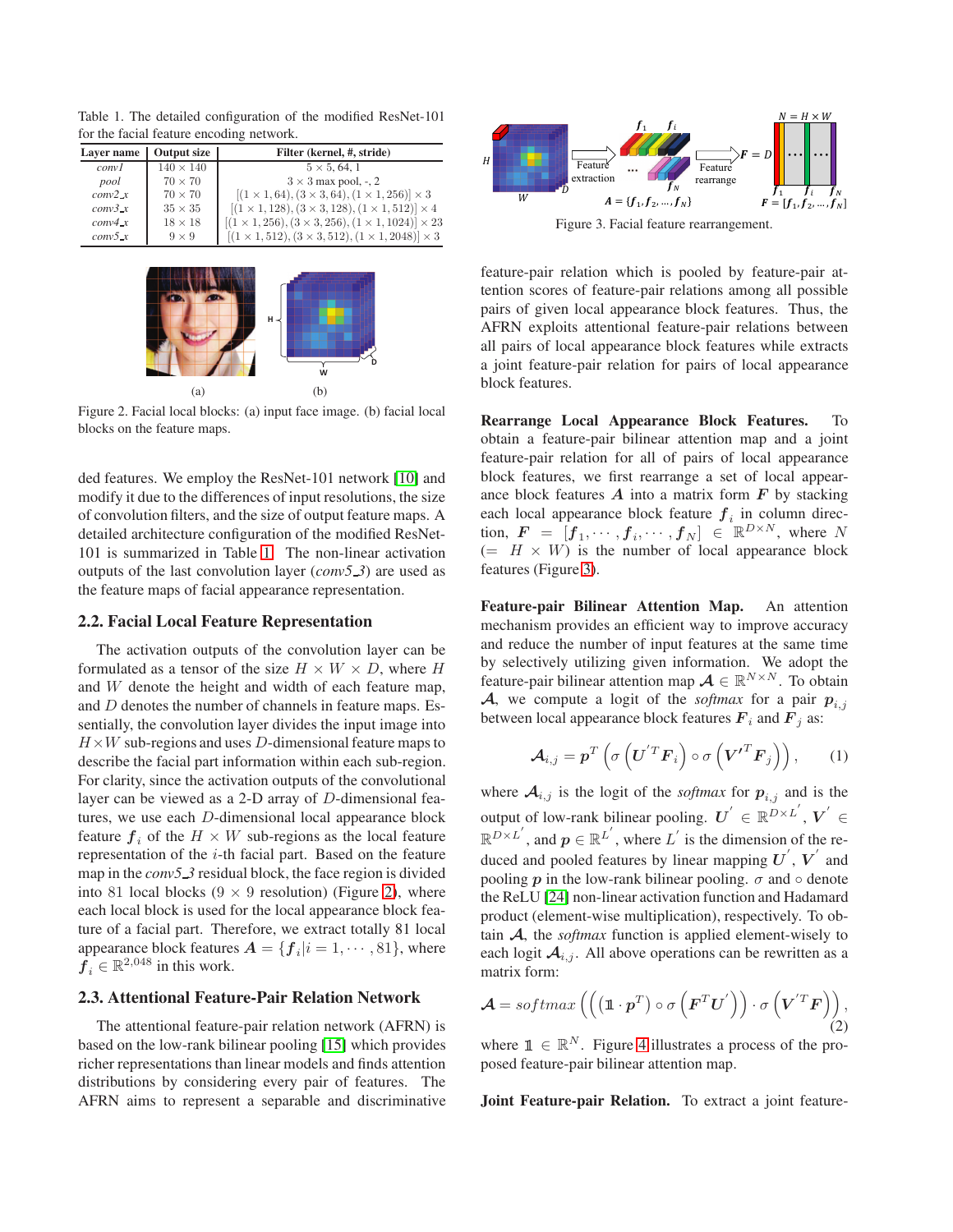

<span id="page-3-0"></span>Figure 4. A process of the proposed feature-pair bilinear attention map.

pair relation for all of pairs of local appearance block features and reduce the number of pairs of local appearance block features, we use the low-rank bilinear pooling with the feature-pair bilinear attention map  $\mathcal A$  as:

<span id="page-3-1"></span>
$$
\boldsymbol{r}'_l = \sigma \left( \boldsymbol{F}^T \boldsymbol{U} \right)_l^T \cdot \boldsymbol{\mathcal{A}} \cdot \sigma \left( \boldsymbol{F}^T \boldsymbol{V} \right)_l, \tag{3}
$$

where  $U \in \mathbb{R}^{D \times L}$  and  $V \in \mathbb{R}^{D \times L}$  are linear mappings. L is the dimension of the reduced and pooled features by pooling and linear mapping matrix  $U$  and  $V$  in the low-rank bilinear pooling for the feature-pair relation.  $(\boldsymbol{F}^T \boldsymbol{U})_l \in \mathbb{R}^N$ ,  $(\boldsymbol{F}^T \boldsymbol{V})_l \in \mathbb{R}^N$ , and  $\boldsymbol{r}'_l$  $\hat{l}_l$  denotes the *l*-th element of the intermediate feature-pair relation. The subscript  $l$  for the matrices indicates the index of column.  $\sigma$  denotes the ReLU [\[24\]](#page-8-13) non-linear activation function. Eq. [\(3\)](#page-3-1) can be viewd as a bilinear model for the pairs of local appearance block features where  $A$  is a bilinear weight matrix (Figure [5\)](#page-4-0). Therefore, we can rewrite Eq. [\(3\)](#page-3-1) as:

<span id="page-3-2"></span>
$$
\boldsymbol{r}'_l = \sum_{i=1}^N \sum_{j=1}^N \boldsymbol{\mathcal{A}}_{i,j} \cdot \sigma \left( \boldsymbol{F}_i^T \boldsymbol{U}_l \right) \cdot \sigma \left( \boldsymbol{V}_l^T \boldsymbol{F}_j \right), \quad (4)
$$

where  $\mathbf{F}_i$  and  $\mathbf{F}_j$  denote the *i*-th local appearance block feature and the  $j$ -the local appearance block features of input  $\mathbf{F}$ , respectively.  $\mathbf{U}_l$  and  $\mathbf{V}_l$  denote the l-th columns of U and V matrices, respectively.  $A_{i,j}$  denotes an element in the *i*-th row and *j*-th column of  $\mathcal{A}$ .

Finally, the joint feature-pair relation  $\tilde{r}$  is obtained by projection  $\vec{r}$  onto a learnable pooling matrix  $\vec{P}$ :

$$
\tilde{\boldsymbol{r}} = \boldsymbol{P}^T \boldsymbol{r}',\tag{5}
$$

where  $\tilde{r} \in \mathbb{R}^C$  and  $P \in \mathbb{R}^{L \times C}$ . C is the dimension of the joint feature-pair relation by pooling  $P$  to obtain the final joint feature-pair relation  $\tilde{r}$ .

#### 2.4. Pair Selection and Attention Allocation

Only some facial part pairs are relevant to face recognition and irrelevant ones may cause over-fitting of the neural network. We need to select relevant pairs of local appearance block features, therefore we select them with top- $K$ feature-pair bilinear attention scores as:

<span id="page-3-3"></span>
$$
\boldsymbol{\Phi} = \left\{ \boldsymbol{p}_{i,j} | \boldsymbol{\mathcal{A}}_{i,j} \text{ ranks top } K \text{ in } \boldsymbol{\mathcal{A}} \right\},\tag{6}
$$

where  $p_{i,j}$  is the selected pair of  $F_i$  and  $F_j$  with a top-K feature-pair attention score.

Different pairs of local appearance block features always have equal value scale, yet they offer different contributions on face recognition. So, we should rescale the pairs of local appearance block features to reflect their indeed influence. Mathematically, it is modeled as multiplying the corresponding feature-pair bilinear attention score. Therefore, we can substitute Eq. [\(4\)](#page-3-2) as

$$
\boldsymbol{r}'_l = \sum_{k=1}^K \boldsymbol{\mathcal{A}}_{w_i(k), w_j(k))} \cdot \sigma \left( \boldsymbol{F}_{w_i(k)}^T \boldsymbol{U}_l \right) \cdot \sigma \left( \boldsymbol{V}_l^T \boldsymbol{F}_{w_j(k)} \right), \tag{7}
$$

where  $w_i(k)$  and  $w_j(k)$  are i and j indexes of the k-th pair  $p_{i,j}$  in  $\Phi$ . K denotes the number of the selected pairs by the pair selection layer.

Because Eq. [\(6\)](#page-3-3) is not a differentiable function, it has no parameter to be updated and only conveys gradients from the latter layer to the former layer during back-propagation. The gradients of the selected pairs of local appearance block features will be copied from latter layer to the former layer and the gradients of the dropped pairs of local appearance block features will be discarded by setting the corresponding values to zero.

After the pair selection and attention allocation, the weighted pairs of local appearance block features are propagated the next step to extract the joint feature-pair relation. The joint feature-pair relation  $\tilde{r}$  is fed into two-layered multi-layer perceptron (MLP)  $\mathcal{F}_{\theta}$  followed by the loss function. We use the 1, 024 dimensional output vector of the last fully connected layer of  $\mathcal{F}_{\theta}$  as a final face representation.

# 3. Experiments

In this section, we describe the training dataset, validation set, and implementation details. We also demonstrate the effectiveness of the proposed AFRN on the LFW [\[11\]](#page-8-7), YTF [\[37\]](#page-9-6), IJB-A [\[17\]](#page-8-9) and IJB-B [\[36\]](#page-9-8) datasets.

#### 3.1. Training Dataset

We use the VGGFace2 [\[2\]](#page-8-14) dataset which has 3.2M face images from 8,631 unique persons. We detect face regions and their facial landmark points by using the multi-view face detector [\[40\]](#page-9-9) and deep alignment networks (DAN) [\[18\]](#page-8-15). When detection is failed, we just discard that images and totally remove 24,160 face images from 6,561 subjects. Then, we have roughly 3.1M face images of 8,630 unique persons as the refined dataset. We divide this dataset into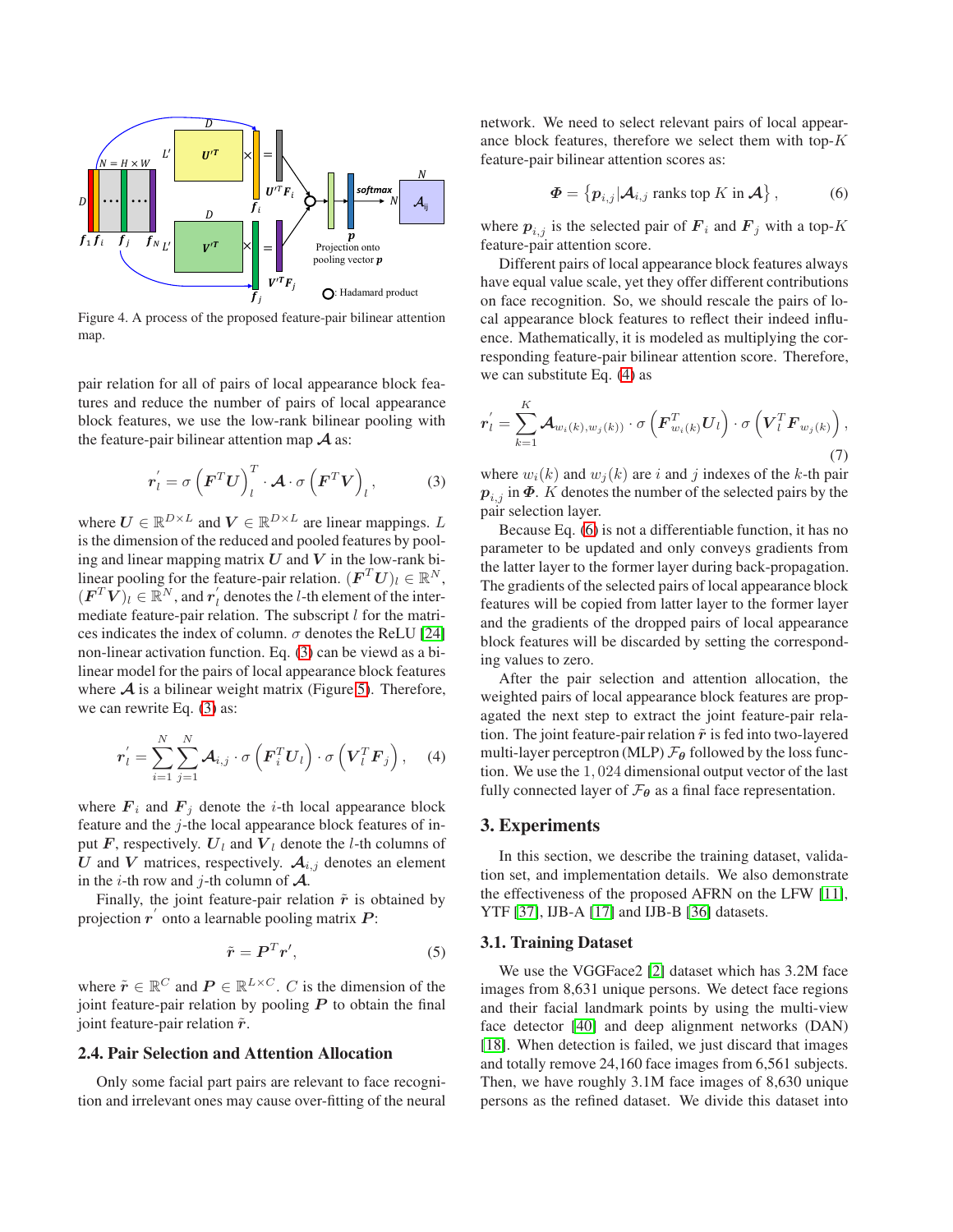

<span id="page-4-0"></span>Figure 5. The joint feature-pair relation.

two sets: one for training set having roughly 2.8M face images, and another for validation set with 311,773 face images which are selected randomly about 10% from each subject. We use 68 facial landmark points for the face alignment. All of faces in both the training and validation sets are aligned to canonical faces by using the face alignment method in [\[14\]](#page-8-6). The faces with  $140\times140$  resolutions are used and each pixel is normalized by dividing 255 to be in a range of  $[0, 1]$ .

#### 3.2. Implementation Details

We extract 81 local appearance block features on the 9×9×2,048 feature maps in *conv5 3* residual block of the facial feature encoding network, and each local appearance block feature has 2,048 dimensions. Thus, the size of local appearance block features is  $D = 2,048$  and the number of local appearance block features is  $N = 81$ . The size of the rearranged local appearance block features  $\boldsymbol{F}$  is  $\mathbb{R}^{2,048\times81}$ , the size  $C$  of the joint feature-pair relation is 1,024, which is equal to the rank  $L$  of the AFRN, and the rank  $L'$  of the feature-pair bilinear attention map is also 1, 024. Every linear mapping  $(U, V, U', V', \text{ and } P)$  is regularized by the Weight Normalization [\[28\]](#page-9-10). We use the two-layered MLP consisting of 1, 024 units per layer with Batch Normalization (BN) [\[12\]](#page-8-16) and ReLU [\[24\]](#page-8-13) non-linear activation functions for  $\mathcal{F}_{\theta}$ .

The proposed AFRN is optimized by jointly using the triplet ratio  $L_t$ , pairwise  $L_p$ , and identity preserving  $L_{id}$ loss functions proposed in [\[13\]](#page-8-17) over the ground-truth identity labels. Adamax optimizer [\[16\]](#page-8-18), a variant of Adam based on infinite norm, is used. The learning rate is  $\min(i \times$  $10^{-3}$ ,  $4 \times 10^{-3}$ ) where *i* is the number of epochs starting from 1, then after 10 epochs, the learning rate is decayed by 0.25 for every 2 epochs up to 13 epochs, *i.e.*  $1 \times 10^{-3}$  for 11-th and  $2.5 \times 10^{-4}$  for 13-th epoch. We clip 2-norm of vectorized gradient to 0.25. We achieve the best results by setting the weight factors of loss functions as 1, 0.5, and 1 for  $L_t$ ,  $L_p$ , and  $L_{id}$  by a grid search, respectively. We set the mini-batch size as 120 on four NVIDIA Titan X GPUs.



<span id="page-4-1"></span>Figure 6. Accuracy plot with the different number  $K$  of featurepair on the validation set.

#### 3.3. Ablation Study

We conduct several experiments to analyze the proposed AFRN on the LFW [\[11\]](#page-8-7) and YTF [\[37\]](#page-9-6) datasets. Following the test protocol of *unrestricted with labeled outside data* [\[19\]](#page-8-19), we test the proposed AFRN on the LFW and YTF by using a squared  $L_2$  distance threshold to determine the classification of *same* and *different*, and report the results in Table [2](#page-5-0) and [3,](#page-5-1) and then discuss results in detail.

Effects of Feature-pair Selection. In the feature-pair selection layer, we need to decide top- $K$  local appearance pairs that we propagate to the next step. We perform an experiment to evaluate the effect of  $K$ . We train the AFRN model on the refined VGGFace2 training set with different value of K. The accuracy on validation set is reported in Figure [6.](#page-4-1) When  $K$  increases, the accuracy of our AFRN model increased until  $K = 442 (97.4\%)$ . After that, the accuracy of our model starts to drop. When  $K$  equals to 1,200, it is equivalent to not using the feature-pair selection layer in a face region. The performance in this case is 2.3% lower than the highest accuracy. This implies that it is important to reject irrelevant the pairs of local appearance block features.

Effects of Feature-pair Bilinear Attention. To evaluate the effects of the feature-pair bilinear attention in the proposed AFRN, we perform several experiments on the validation set, LFW and YTF datasets. We consider the atten-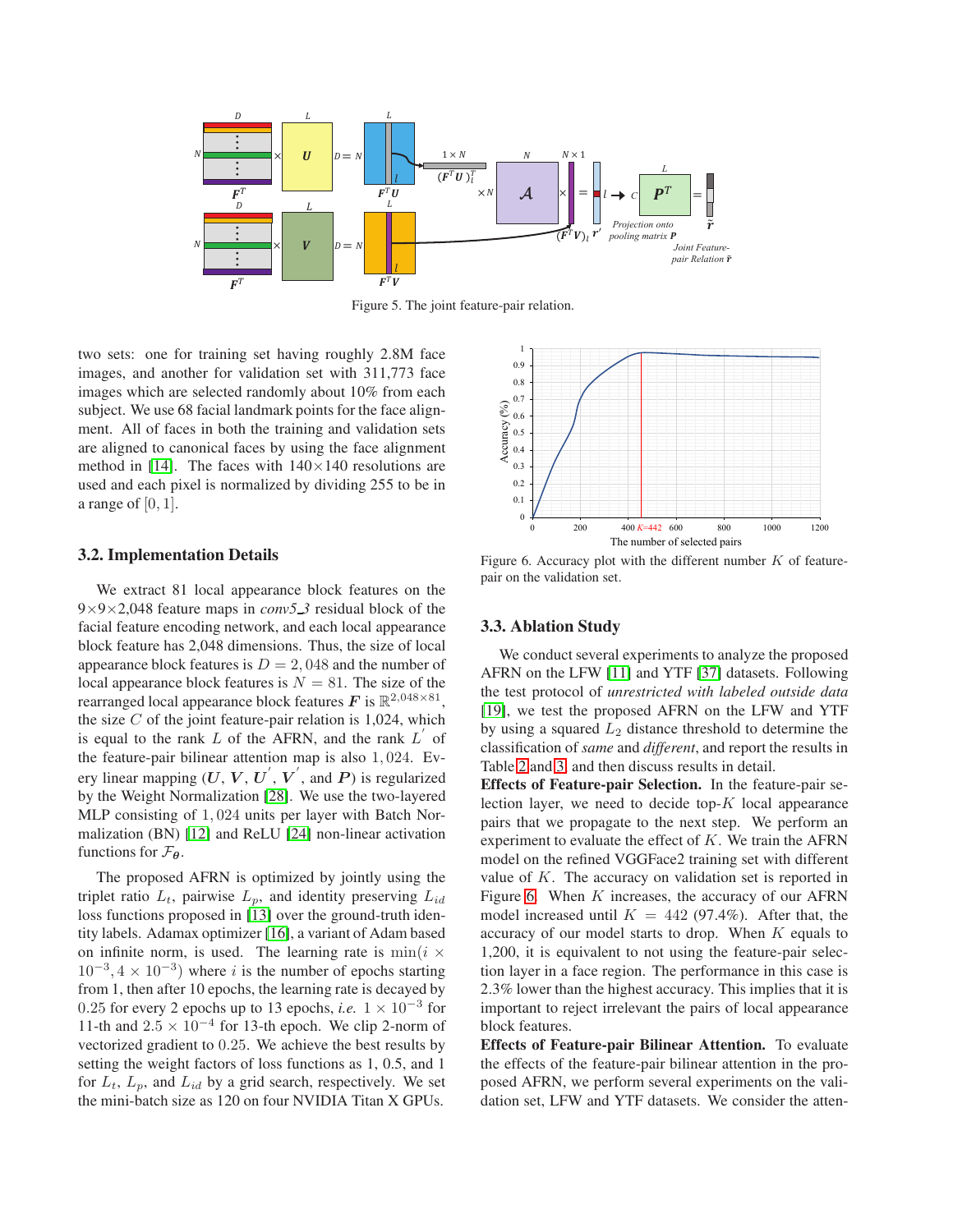Table 2. Effects of the feature-pair selection by the feature-pair bilinear attention on the validation set, LFW and YTF dataset.

<span id="page-5-0"></span>

| Method                                                                                        | Val. set LFW                                                 |                | <b>YTF</b>   |
|-----------------------------------------------------------------------------------------------|--------------------------------------------------------------|----------------|--------------|
| (a) Baseline                                                                                  | 94.2                                                         | 99.60          | 95.1         |
| (b) Feature-pair Attention w/o Pair Selection<br>(c) Feature-pair Attention w/ Pair Selection | 95.1<br>97.4                                                 | 99.71<br>99.85 | 96.1<br>97.1 |
| (d) ArcFace $[7]$<br>(e) PRN $[14]$                                                           |                                                              | 99.78<br>99.76 | 96.3         |
| 99.71 99.85<br>99.6<br>100                                                                    | <b>Baseline</b><br>Feature-pair Attention w/o Pair Selection |                |              |



<span id="page-5-2"></span>Figure 7. Effects of the feature-pair selection by the feature-pair bilinear attention on the validation set, LFW and YTF datasets.

tional feature-pair relation network without the feature-pair selection layer, which means that we use all pairs of local appearance block features for face recognition. We achieve 95.1% accuracy on the validation set, 99.71% accuracy on the LFW, and 96.1% accuracy on the YTF, respectively (Table [2](#page-5-0) (b) and Figure [7\)](#page-5-2). We use the normalized face image which include the background regions and is not cropped a face region tightly (see Figure [2\)](#page-2-1). When not using pair selection, we observe that attention scores for pairs between background regions and face regions are not zero, and the accuracy is degraded in comparison with the baseline (Table [2](#page-5-0) (a) and Figure [7\)](#page-5-2). It indicates that all possible pairs are not necessarily for face recognition. Therefore, we need to remove irrelevant pairs of local appearance block features.

Then, we consider the attentional feature-pair relation network with the feature-pair selection layer of  $K = 442$ . We achieve 97.4% accuracy on the validation set, 99.85% accuracy on the LFW, and 97.1% accuracy on the YTF, respectively (Table [2](#page-5-0) (c) and Figure [7\)](#page-5-2). The experimental results show that the AFRN with top-*K* selection layer outperforms the current state-of-the-art accuracies as 99.78% (ArcFace [\[7\]](#page-8-20)) on the LFW dataset and 96.3% (PRN [\[14\]](#page-8-6)) on the YTF dataset.

Comparison with Other Attention Mechanisms. To compare with other attention mechanisms, we conduct ablation study with top-*K* pair selection  $(K = 442)$  for comparison with other attention mechanisms including the unitary attention [\[15\]](#page-8-12) and co-attention [\[41\]](#page-9-11) on the validation set, LFW, and YTF datasets. We achieve 97.4% accuracy on the validation set, 99.85% accuracy on the LFW, and 97.1% accuracy on the YTF, respectively (Table [3\)](#page-5-1). It indicates that the proposed feature-pair bilinear attention shows bet-

Table 3. Comparison results with other attention mechanisms.

<span id="page-5-1"></span>

| Method                              | Val. set LFW YTF |                                                                                               |  |
|-------------------------------------|------------------|-----------------------------------------------------------------------------------------------|--|
| (a) Unitary Attention [15]          | 95.3             | $\begin{array}{ c c c }\n 99.53 & 95.3 \\ 99.63 & 95.8 \\ \hline\n 99.85 & 97.1\n\end{array}$ |  |
| (b) Co-attention $[41]$             | 96.1             |                                                                                               |  |
| (c) Feature-pair Bilinear Attention | 97.4             |                                                                                               |  |

ter accuracy than the other attention mechanisms.

#### 3.4. Comparison with the State-of-the-art Methods

Detailed Settings in the Models. For fair comparison in terms of the effects of each network module, we train three kinds of models (model A, model B, and model C) using the triplet ratio, pairwise, and identity preserving loss functions [\[13\]](#page-8-17) jointly over the ground-truth identity labels: model A is the facial feature encoding network model with only the global appearance feature (Table [1\)](#page-2-0). model B is the AFRN model without the feature-pair selection layer. model C is the AFRN model with the feature-pair selection layer. All of convolution layers and fully connected layers used BN and ReLU as non-linear activation functions.

Experiments on the IJB-A dataset. We evaluate the proposed models on the IJB-A dataset [\[17\]](#page-8-9) which contains face images and videos captured from the unconstrained environments. The IJB-A dataset is very challenging due to its full pose variation and wide variations in imaging conditions, and contains 500 subjects with 5,397 images and 2,042 videos in total, and 11.4 images and 4.2 videos per subject on average. We detect the face regions using the face detector [\[40\]](#page-9-9) and the facial landmark points using DAN [\[18\]](#page-8-15) landmark point detector, and then aligned the face image by using the alignment method in [\[14\]](#page-8-6).

Three models (model A, model B, and model C) are trained on the roughly 2.8M refined VGGFace2 training set, with no people overlapping with subjects in the IJB-A dataset. The IJB-A dataset provides 10 split evaluations with two protocols (1:1 face verification and 1:N face identification). For 1:1 face verification, we report the test results by using true accept rate (TAR) *vs.* false accept rate (FAR) (i.e. receiver operating characteristics (ROC) curve) (Table [4](#page-6-0) and Figure [8](#page-6-1) (a)). For 1:N face identification, we report the results by using the true positive identification rate (TPIR) *vs.* false positive identification rate (FPIR) (equivalent to a decision error trade-off (DET) curve) and Rank-N (Table [4](#page-6-0) and Figure [8](#page-6-1) (b)). We average all the 1, 024 dimensional output vectors of the last fully connected layer of  $\mathcal{F}_{\theta}$  for a media in the template, then we average these media-averaged features to get the final template feature as face representation. All performance evaluations are based on the squared  $L_2$  distance threshold.

From the experimental results (Table [4](#page-6-0) and Figure [8\)](#page-6-1), we have the following observations. First, compared to model A, model B achieves a consistently superior accuracies (TAR and TPIR) by 0.4-0.9% for TAR at FAR=0.001-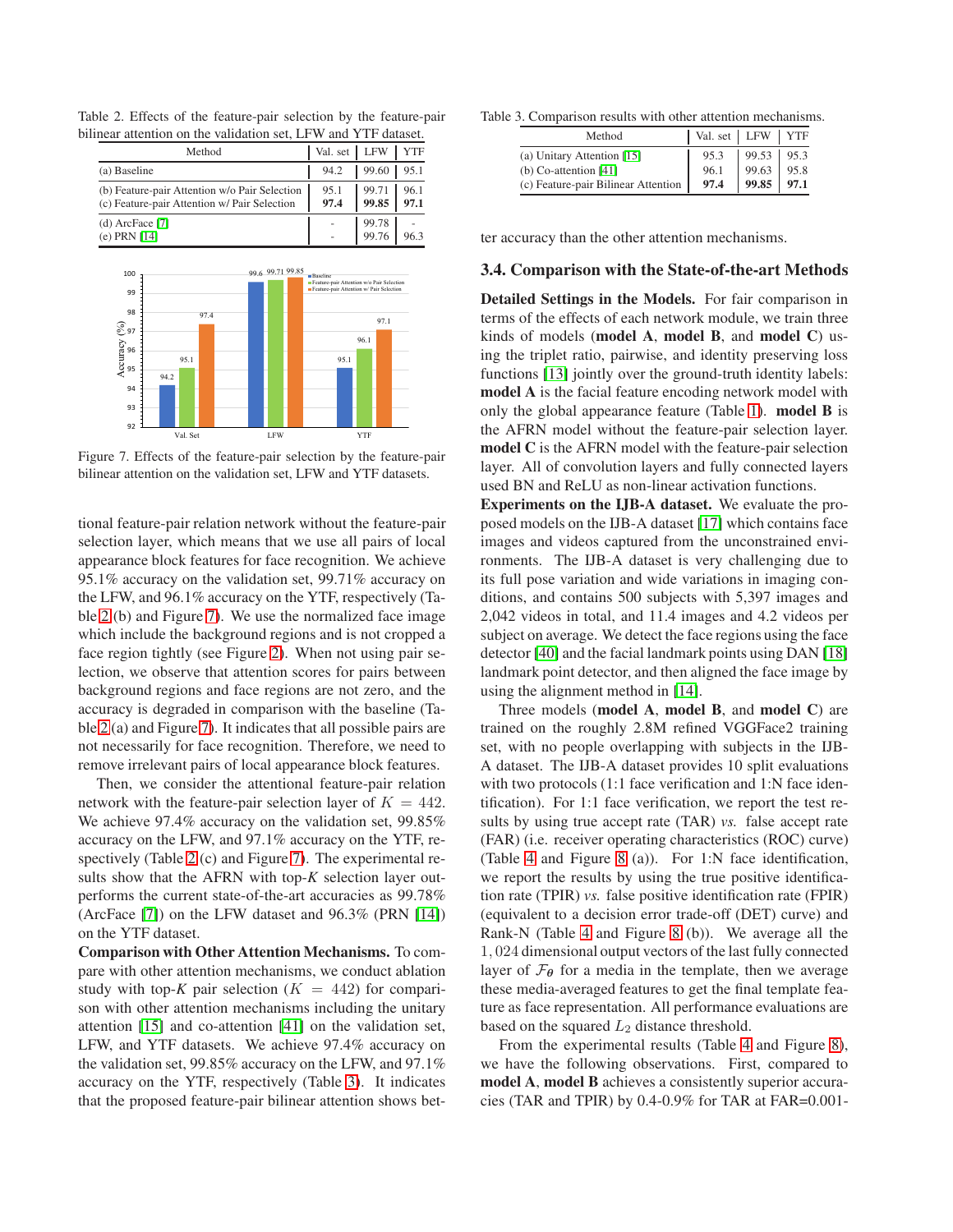<span id="page-6-0"></span>Table 4. Comparison of performances of the proposed AFRN method with the *state-of-the-art* on the IJB-A dataset. For verification, TAR vs. FAR are reported. For identification, TPIR vs. FPIR and the Rank-N accuracies are presented.

| Method                                   |                   | 1:1 Verification TAR |                   | 1:N Identification TPIR |                   |                   |                   |                   |  |
|------------------------------------------|-------------------|----------------------|-------------------|-------------------------|-------------------|-------------------|-------------------|-------------------|--|
|                                          | $FAR=0.001$       | $FAR=0.01$           | $FAR=0.1$         | $FPIR=0.01$             | $FPIR=0.1$        | Rank-1            | Rank-5            | $Rank-10$         |  |
| Pose-Aware Models [21]                   | $0.652 \pm 0.037$ | $0.826 \pm 0.018$    | ٠                 |                         |                   | $0.840 \pm 0.012$ | $0.925 \pm 0.008$ | $0.946 \pm 0.005$ |  |
| All-in-One $[27]$                        | $0.823 \pm 0.02$  | $0.922 \pm 0.01$     | $0.976 \pm 0.004$ | $0.792 \pm 0.02$        | $0.887 \pm 0.014$ | $0.947 \pm 0.008$ | $0.988 \pm 0.003$ | $0.986 \pm 0.003$ |  |
| <b>NAN</b> [39]                          | $0.881 \pm 0.011$ | $0.941 \pm 0.008$    | $0.978 \pm 0.003$ | $0.817 \pm 0.041$       | $0.917 \pm 0.009$ | $0.958 \pm 0.005$ | $0.980 \pm 0.005$ | $0.986 \pm 0.003$ |  |
| VGGFace2 <sup>[2]</sup>                  | $0.904 \pm 0.020$ | $0.958 \pm 0.004$    | $0.985 \pm 0.002$ | $0.847 \pm 0.051$       | $0.930 \pm 0.007$ | $0.981 \pm 0.003$ | $0.994 \pm 0.002$ | $0.996 \pm 0.001$ |  |
| VGGFace2_ft [2]                          | $0.921 \pm 0.014$ | $0.968 \pm 0.006$    | $0.990 \pm 0.002$ | $0.883 \pm 0.038$       | $0.946 \pm 0.004$ | $0.982 \pm 0.004$ | $0.993 \pm 0.002$ | $0.994 \pm 0.001$ |  |
| <b>PRN [14]</b>                          | $0.901 \pm 0.014$ | $0.950 \pm 0.006$    | $0.985 \pm 0.002$ | $0.861 \pm 0.038$       | $0.931 \pm 0.004$ | $0.976 \pm 0.003$ | $0.992 \pm 0.003$ | $0.994 \pm 0.003$ |  |
| $PRN^{+}$ [14]                           | $0.919 \pm 0.013$ | $0.965 \pm 0.004$    | $0.988 \pm 0.002$ | $0.882 \pm 0.038$       | $0.941 \pm 0.004$ | $0.982 \pm 0.004$ | $0.992 \pm 0.002$ | $0.995 \pm 0.001$ |  |
| DR-GAN [34]                              | $0.539 \pm 0.043$ | $0.774 \pm 0.027$    | ٠                 |                         |                   | $0.855 \pm 0.015$ | $0.947 \pm 0.011$ | ٠                 |  |
| DREAM [1]                                | $0.868 \pm 0.015$ | $0.944 \pm 0.009$    | ×.                |                         |                   | $0.946 \pm 0.011$ | $0.968 \pm 0.010$ | ٠                 |  |
| <b>DA-GAN</b> [42]                       | $0.930 \pm 0.005$ | $0.976 \pm 0.007$    | $0.991 \pm 0.003$ | $0.890 \pm 0.039$       | $0.949 \pm 0.009$ | $0.971 \pm 0.007$ | $0.989 \pm 0.003$ |                   |  |
| model A (baseline)                       | $0.895 \pm 0.015$ | $0.949 \pm 0.008$    | $0.980 + 0.005$   | $0.843 \pm 0.035$       | $0.923 \pm 0.005$ | $0.975 \pm 0.005$ | $0.992 \pm 0.004$ | $0.993 \pm 0.001$ |  |
| <b>model B</b> (AFRN w/o pair selection) | $0.904 \pm 0.013$ | $0.953 \pm 0.006$    | $0.985 \pm 0.002$ | $0.869 \pm 0.038$       | $0.935 \pm 0.004$ | $0.981 \pm 0.003$ | $0.993 \pm 0.003$ | $0.994 \pm 0.002$ |  |
| <b>model C</b> (AFRN w/ pair selection)  | $0.949 \pm 0.013$ | $0.985 \pm 0.004$    | $0.998 \pm 0.002$ | $0.942 \pm 0.038$       | $0.968 + 0.004$   | $0.993 \pm 0.004$ | $0.995 \pm 0.001$ | $0.996 \pm 0.001$ |  |



<span id="page-6-1"></span>Figure 8. Comparison of three AFRN models with the *state-of-the-art* methods on the IJB-A dataset (average over 10 splits): (a) ROC (higher is better) and (b) DET (lower is better).

0.1 in verification task, 1.2-2.6% for TPIR at FPIR=0.01 and 0.1 in identification open set task, and 0.6% for Rank-1 in identification close set task. Second, model C shows a consistently higher accuracy than model A by the improvement of 1.8-5.4% TAR at FAR  $= 0.001$ -0.1 in the verification task, 4.5-9.9% TPIR at FPIR =  $0.01$ - $0.1$  in the identification open set task, and 1.8% Rank-1 in the identification close set task. Third, model C shows a consistently higher accuracy than **model B** by the improvement of 1.3-4.5% TAR at FAR  $= 0.001$ -0.1 in the verification task, 3.3-7.3% TPIR at FPIR =  $0.01$ -0.1 in the identification open set task, and 1.5% for rank-1 in the identification close set task. Last, although model C is trained from scratch, it outperformed the state-of-the-art method (DA-GAN [\[42\]](#page-9-14)) by  $0.7-1.9\%$  TAR at FAR =  $0.001-0.1$  in the verification task. 2.2% for Rank-1 on identification close set task, and 5.2% for TPIR at  $FPIR = 0.01$  in identification open set task on the IJB-A dataset. This validates the effectiveness of the proposed AFRN with the pair selection on the large-scale and challenging unconstrained face recognition.

Experiments on the IJB-B dataset. We evaluate the proposed models on the IJB-B dataset [\[36\]](#page-9-8) which contains face images and videos captured from the unconstrained environments. The IJB-B dataset is an extension of the IJB-A dataset, which contains 1,845 subjects with 21.8K still images (including 11,754 face and 10,044 non-face) and 55K frames from 7,011 videos, an average of 41 images per subject. Because images are labeled with ground truth bounding boxes, we only detect facial landmark points using DAN [\[18\]](#page-8-15), and then aligned face images by using the face alignment method explained in [\[14\]](#page-8-6).

Three models (model A, model B, and modelC) are trained on the roughly 2.8M refined VGGFace2 dataset, with no people overlapping with subjects in the IJB-B dataset. Unlike the IJB-A dataset, it does not contain any training splits. In particular, we use the 1:1 baseline verification protocol and 1:N mixed media identification protocol for the IJB-B dataset. For 1:1 face verification, we report the test results by using TAR *vs.* FAR (i.e. a ROC curve) (Table [5](#page-7-0) and Figure [9](#page-7-1) (a)). For 1:N face identification, we report the results by using TPIR *vs.* FPIR (equivalent to a DET curve) and Rank-N (Table [5](#page-7-0) and Figure [9](#page-7-1) (b)). We compare three proposed models with VGGFace2 [\[2\]](#page-8-14), Face-PoseNet (FPN) [\[3\]](#page-8-22), Comparator Net [\[38\]](#page-9-5), and PRN [\[14\]](#page-8-6). Similarity to evaluation on the IJB-A, all performance evaluations are based on the squared  $L_2$  distance threshold.

From the experimental results (Table [5](#page-7-0) and Figure [9\)](#page-7-1), we have the following observations. First, compared to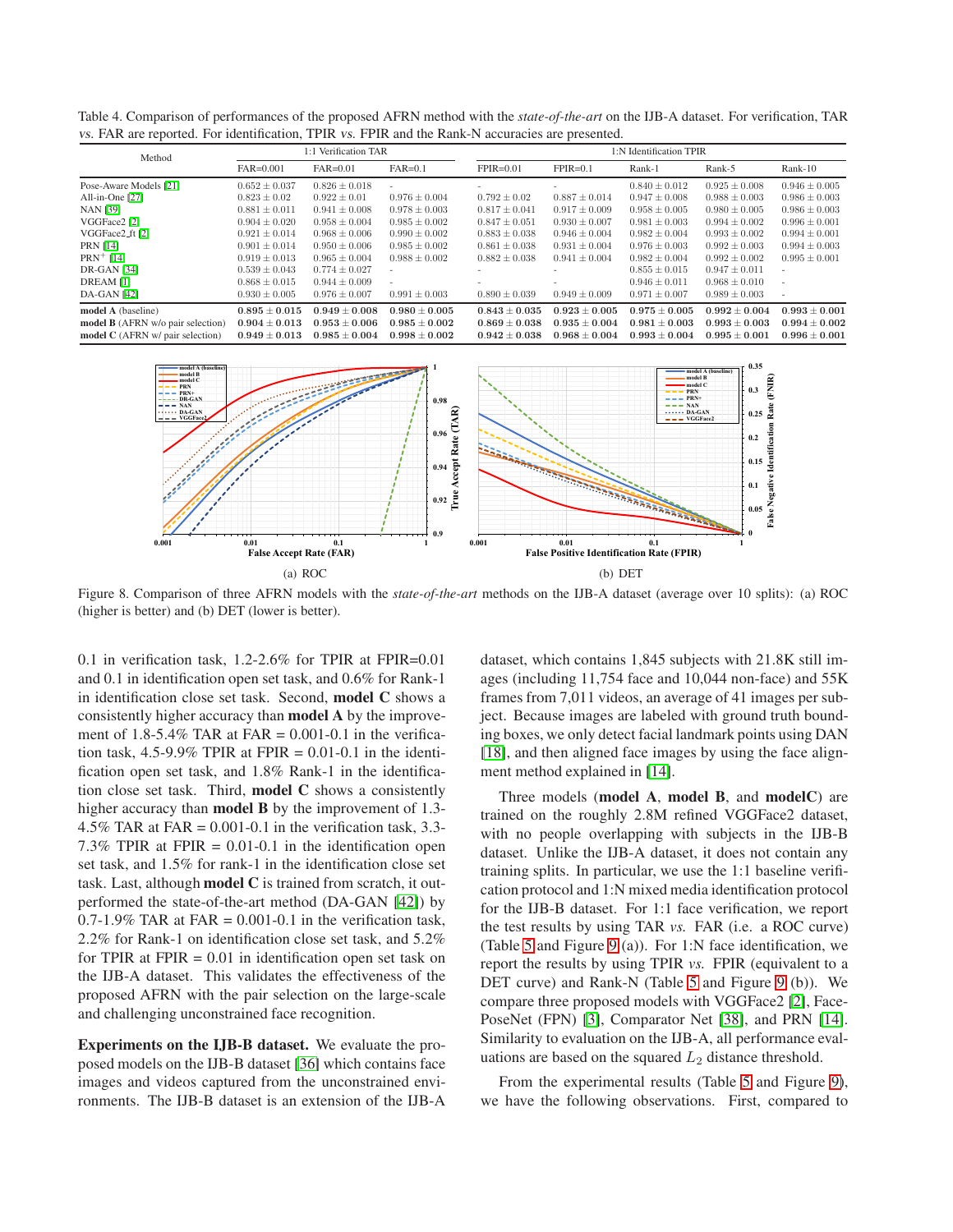<span id="page-7-0"></span>Table 5. Comparison of performances of the proposed AFRN method with the *state-of-the-art* on the IJB-B dataset. For verification, TAR vs. FAR are reported. For identification, TPIR vs. FPIR and the Rank-N accuracies are presented.

| Method                                  | 1:1 Verification TAR |            |             | 1:N Identification TPIR |                          |                   |                   |                   |                   |
|-----------------------------------------|----------------------|------------|-------------|-------------------------|--------------------------|-------------------|-------------------|-------------------|-------------------|
|                                         | FAR=0.00001          | FAR=0.0001 | $FAR=0.001$ | $FAR=0.01$              | $FPIR=0.01$              | $FPIR=0.1$        | Rank-1            | Rank-5            | $Rank-10$         |
| VGGFace2 <sup>[2]</sup>                 | 0.671                | 0.800      | 0.888       | 0.949                   | $0.706 \pm 0.047$        | $0.839 \pm 0.035$ | $0.901 \pm 0.030$ | $0.945 \pm 0.016$ | $0.958 \pm 0.010$ |
| VGGFace2_ft [2]                         | 0.705                | 0.831      | 0.908       | 0.956                   | $0.743 \pm 0.037$        | $0.863 \pm 0.032$ | $0.902 \pm 0.036$ | $0.946 \pm 0.022$ | $0.959 \pm 0.015$ |
| <b>FPN [3]</b>                          | ۰                    | 0.832      | 0.916       | 0.965                   | $\overline{\phantom{a}}$ | ۰                 | 0.911             | 0.953             | 0.975             |
| Comparator Net [38]                     | $\sim$               | 0.849      | 0.937       | 0.975                   |                          |                   |                   | $\sim$            |                   |
| <b>PRN</b> [14]                         | 0.692                | 0.829      | 0.910       | 0.956                   | $0.773 \pm 0.018$        | $0.865 \pm 0.018$ | $0.913 \pm 0.022$ | $0.954 \pm 0.010$ | $0.965 \pm 0.013$ |
| $PRN^{+}$ [14]                          | 0.721                | 0.845      | 0.923       | 0.965                   | $0.814 \pm 0.017$        | $0.907 \pm 0.013$ | $0.935 \pm 0.015$ | $0.965 \pm 0.017$ | $0.975 \pm 0.007$ |
| model A (baseline)                      | 0.673                | 0.812      | 0.892       | 0.953                   | $0.743 + 0.019$          | $0.851 + 0.017$   | $0.911 + 0.017$   | $0.950 + 0.013$   | $0.961 + 0.010$   |
| model B (AFRN w/o pair selection)       | 0.706                | 0.839      | 0.933       | 0.966                   | $0.803 + 0.018$          | $0.885 + 0.018$   | $0.923 + 0.022$   | $0.962 \pm 0.010$ | $0.974 + 0.007$   |
| <b>model C</b> (AFRN w/ pair selection) | 0.771                | 0.885      | 0.949       | 0.979                   | $0.864 + 0.017$          | $0.937 + 0.013$   | $0.973 \pm 0.015$ | $0.976 \pm 0.017$ | $0.977 + 0.007$   |



<span id="page-7-1"></span>Figure 9. Comparison of three AFRN models with the *state-of-the-art* methods on the IJB-B dataset: (a) ROC (higher is better) and (b) DET (lower is better).

model A, model B achieves a consistently superior accuracies (TAR and TPIR) by 1.3-4.1% for TAR at FAR  $=$ 0.00001-0.01 in the verification task, 3.4-6.0% for TPIR at  $FPIR = 0.01$  and 0.1 in the identification open set task, and 1.2% for Rank-1 in the identification close set task. Second, model C shows a consistently higher accuracy than model A by the improvement of 2.6-9.8% TAR at FAR =  $0.001$ -0.1 in the verification task,  $8.6-12.1\%$  TPIR at FPIR = 0.01-0.1 in the identification open set task, and 6.2% Rank-1 in the identification close set task. Third, model C shows a consistently higher accuracy than model B by the improvement of 1.3-6.5% TAR at FAR =  $0.001$ -0.1 in the verification set task,  $5.2-6.1\%$  TPIR at FPIR = 0.01-0.1 in the identification open set task, and 5.0% for Rank-1 in the identification close set task. Last, although model C is trained from scratch, it outperformed the state-of-the-art method (Comparator Net [\[38\]](#page-9-5)) by 0.4-3.6% at FAR = 0.0001-0.01 in verification task, another state-of the-art method ( $PRN^{+}$  [\[14\]](#page-8-6)) by 3.8% Rank-1 of identification close set task, and 5.0% TPIR at  $FPIR = 0.01$  in the identification open set task on the IJB-B dataset. This validates the effectiveness of the proposed AFRN with the pair selection on the large-scale and challenging unconstrained face recognition.

More Experiments on the CALFW, CPLFW, CFP, AgeDB, and IJB-C datasets. Due to the limited space, we provide more experiments in Section A in the supplementary material.

# 4. Conclusion

We proposed the Attentional Feature-pair Relation Network (AFRN) which represented the face by the relevant pairs of local appearance block features with their weighted attention scores. The AFRN represented the face by all possible pairs of the  $9\times9$  local appearance block features and the importance of each pair is weighted by the attention map that was obtained from adopting the low-rank bilinear pooling. We selected top- $K$  block feature-pairs as relevant facial information, dropped the remaining irrelevant. The weighted pairs of local appearance block features were propagated to extract the joint feature-pair relation by using bilinear attention network. In experiments, we showed that the proposed AFRN achieved new state-of-the-art results in the 1:1 face verification and 1:N face identification tasks compared to current state-of-the-art methods on the challenging LFW, YTF, CALFW, CPLFW, CFP, AgeDB, IJB-A, IJB-B, and IJB-C datasets.

Acknowledgment. This research was supported by the MSIT(Ministry of Science, ICT), Korea, under the SW Starlab support program (IITP-2017-0-00897) supervised by the IITP (Institute for Information & communications Technology Promotion), IITP grant funded by MSIT (IITP-2018-0-01290), and also supported by StradVision, Inc.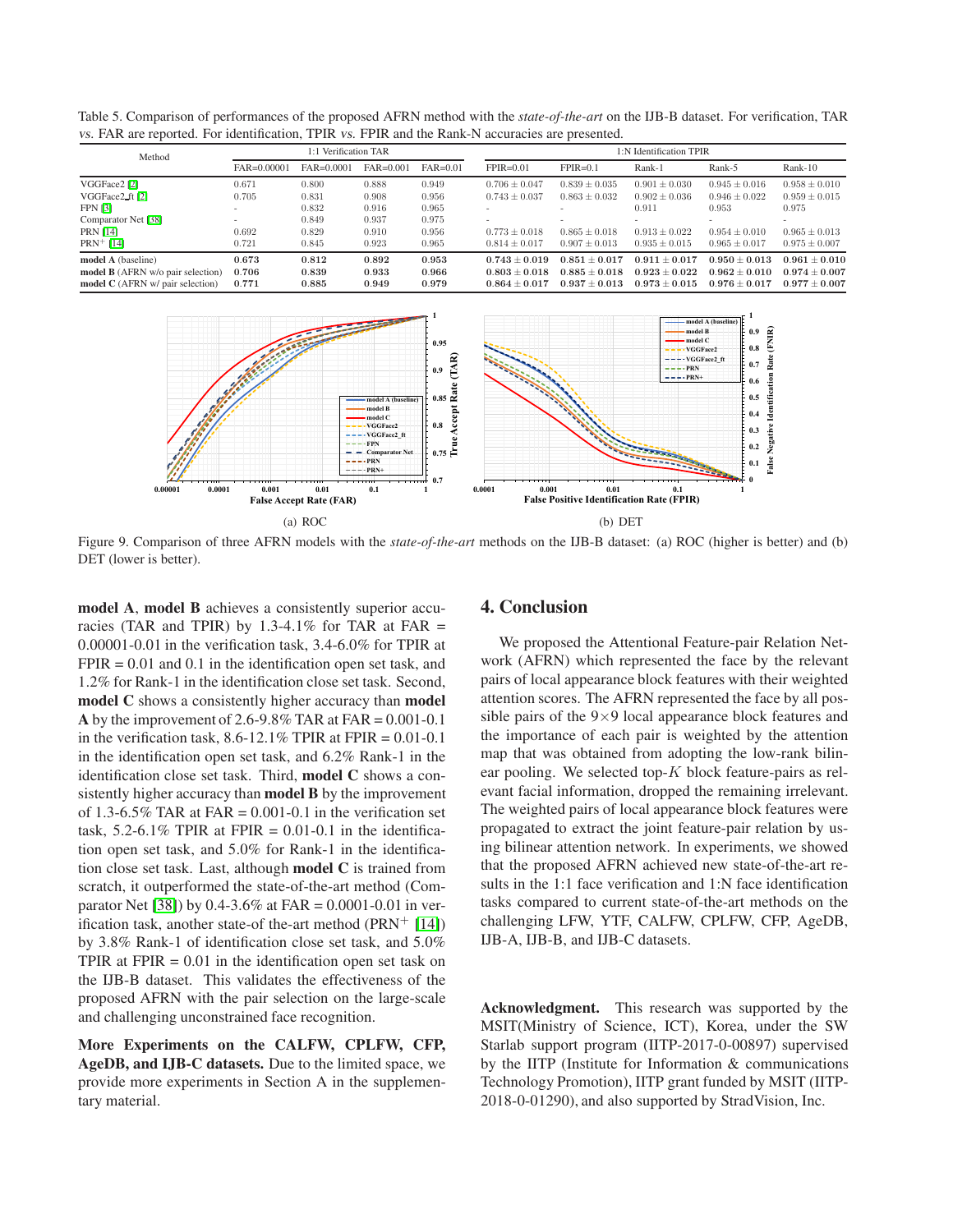# <span id="page-8-21"></span>References

- [1] Kaidi Cao, Yu Rong, Cheng Li, Xiaoou Tang, and Chen Change Loy. Pose-robust face recognition via deep residual equivariant mapping. In *2018 IEEE Conference on Computer Vision and Pattern Recognition (CVPR 2018)*, 2018.
- <span id="page-8-14"></span>[2] Qiong Cao, Li Shen, Weidi Xie, Omkar M. Parkhi, and Andrew Zisserman. Vggface2: A dataset for recognising faces across pose and age. *CoRR*, abs/1710.08092, 2017.
- <span id="page-8-22"></span>[3] Feng-Ju Chang, Anh Tuan Tran, Tal Hassner, Iacopo Masi, Ram Nevatia, and Gérard Medioni. Faceposenet: Making a case for landmark-free face alignment. In *2017 IEEE International Conference on Computer Vision Workshops (IC-CVW)*, pages 1599–1608, Oct 2017.
- <span id="page-8-0"></span>[4] Jun-Cheng Chen, Vishal M. Patel, and Rama Chellappa. Unconstrained face verification using deep cnn features. In *2016 IEEE Winter Conference on Applications of Computer Vision (WACV)*, pages 1–9, March 2016.
- <span id="page-8-1"></span>[5] Aruni Roy Chowdhury, Tsung-Yu Lin, Subhransu Maji, and Erik Learned-Miller. One-to-many face recognition with bilinear cnns. In *2016 IEEE Winter Conference on Applications of Computer Vision (WACV)*, pages 1–9, March 2016.
- <span id="page-8-4"></span>[6] Nate Crosswhite, Jeffrey Byrne, Chris Stauffer, Omkar Parkhi, Qiong Cao, and Andrew Zisserman. Template adaptation for face verification and identification. In *2017 12th IEEE International Conference on Automatic Face Gesture Recognition (FG 2017)*, pages 1–8, May 2017.
- <span id="page-8-20"></span>[7] Jiankang Deng, Jia Guo, and Stefanos Zafeiriou. ArcFace: Additive Angular Margin Loss for Deep Face Recognition. *ArXiv e-prints*, Jan 2018.
- <span id="page-8-5"></span>[8] Chunrui Han, Shiguang Shan, Meina Kan, Shuzhe Wu, and Xilin Chen. Face recognition with contrastive convolution. In *European Conference on Computer Vision (ECCV 2018)*, September 2018.
- <span id="page-8-2"></span>[9] Tal Hassner, Iacopo Masi, Jungyeon Kim, Jongmoo Choi, Shai Harel, Prem Natarajan, and Grard Medioni. Pooling faces: Template based face recognition with pooled face images. In *2016 IEEE Conference on Computer Vision and Pattern Recognition Workshops (CVPRW)*, pages 127–135, June 2016.
- <span id="page-8-11"></span>[10] Kaiming He, Xiangyu Zhang, Shaoqing Ren, and Jian Sun. Deep residual learning for image recognition. In *2016 IEEE Conference on Computer Vision and Pattern Recognition (CVPR)*, pages 770–778, June 2016.
- <span id="page-8-7"></span>[11] Gary B. Huang, Manu Ramesh, Tamara Berg, and Erik Learned-Miller. Labeled faces in the wild: A database for studying face recognition in unconstrained environments. Technical Report 07-49, University of Massachusetts, Amherst, October 2007.
- <span id="page-8-16"></span>[12] Sergey Ioffe and Christian Szegedy. Batch normalization: Accelerating deep network training by reducing internal covariate shift. In *Proceedings of the 32nd International Conference on Machine Learning, ICML 2015, Lille, France, 6- 11 July 2015*, pages 448–456, 2015.
- <span id="page-8-17"></span>[13] Bong-Nam Kang, Yonghyun Kim, and Daijin Kim. Deep convolutional neural network using triplets of faces, deep ensemble, and score-level fusion for face recognition. In *2017*

*IEEE Conference on Computer Vision and Pattern Recognition Workshops (CVPRW)*, pages 611–618, July 2017.

- <span id="page-8-6"></span>[14] Bong-Nam Kang, Yonghyun Kim, and Daijin Kim. Pairwise relational networks for face recognition. In *European Conference on Computer Vision (ECCV 2018)*, September 2018.
- <span id="page-8-12"></span>[15] Jin-Hwa Kim, Kyoung-Woon On, Woosang Lim, Jeonghee Kim, Jung-Woo Ha, and Byoung-Tak Zhang. Hadamard product for low-rank bilinear pooling. *CoRR*, abs/1610.04325, 2016.
- <span id="page-8-18"></span>[16] Diederik P. Kingma and Jimmy Ba. Adam: A method for stochastic optimization. In *2015 International Conference on Learning Representation (ICLR 2015)*, 2015.
- <span id="page-8-9"></span>[17] Brendan F. Klare, Ben Klein, Emma Taborsky, Austin Blanton, Jordan Cheney, Kristen Allen, Patrick Grother, Alan Mah, Mark Burge, and Anil K. Jain. Pushing the frontiers of unconstrained face detection and recognition: Iarpa janus benchmark a. In *2015 IEEE Conference on Computer Vision and Pattern Recognition (CVPR)*, pages 1931–1939, June 2015.
- <span id="page-8-15"></span>[18] Mark Kowalski, Jacek Naruniec, and Tomasz Trzcinski. Deep alignment network: A convolutional neural network for robust face alignment. In *2017 IEEE Conference on Computer Vision and Pattern Recognition Workshops (CVPRW)*, pages 2034–2043, July 2017.
- <span id="page-8-19"></span>[19] Gary B. Huang Erik Learned-Miller. Labeled faces in the wild: Updates and new reporting procedures. Technical Report UM-CS-2014-003, University of Massachusetts, Amherst, May 2014.
- <span id="page-8-23"></span>[20] Weiyang Liu, Yandong Wen, Zhiding Yu, Ming Li, Bhiksha Raj, and Le Song. Sphereface: Deep hypersphere embedding for face recognition. In *2017 IEEE Conference on Computer Vision and Pattern Recognition (CVPR)*, pages 6738–6746, 2017.
- <span id="page-8-3"></span>[21] Iacopo Masi, Stephen Rawls, Grard Medioni, and Prem Natarajan. Pose-aware face recognition in the wild. In *2016 IEEE Conference on Computer Vision and Pattern Recognition (CVPR)*, pages 4838–4846, June 2016.
- <span id="page-8-10"></span>[22] Brianna Maze, Jocelyn Adams, James A. Duncan, Nathan Kalka, Tim Miller, Charles Otto, Anil K. Jain, W. Tyler Niggel, Janet Anderson, Jordan Cheney, and Patrick Grother. Iarpa janus benchmark - c: Face dataset and protocol. In *2018 International Conference on Biometrics (ICB)*, pages 158–165, Feb 2018.
- <span id="page-8-8"></span>[23] Stylianos Moschoglou, Athanasios Papaioannou, Christos Sagonas, Jiankang Deng, Irene Kotsia, and Stefanos Zafeiriou. Agedb: The first manually collected, in-the-wild age database. In *2017 IEEE Conference on Computer Vision and Pattern Recognition Workshops (CVPRW)*, pages 1997– 2005, July 2017.
- <span id="page-8-13"></span>[24] Vinod Nair and Geoffrey E. Hinton. Rectified linear units improve restricted boltzmann machines. In *Proceedings of the 27th International Conference on International Conference on Machine Learning*, ICML'10, pages 807–814, 2010.
- <span id="page-8-24"></span>[25] Rajeev Ranjan, Ankan Bansal, Jingxiao Zheng, Hongyu Xu, Joshua Gleason, Boyu Lu, Anirudh Nanduri, Jun-Cheng Chen, Carlos D. Castillo, and Rama Chellappa. A fast and accurate system for face detection, identification, and veri-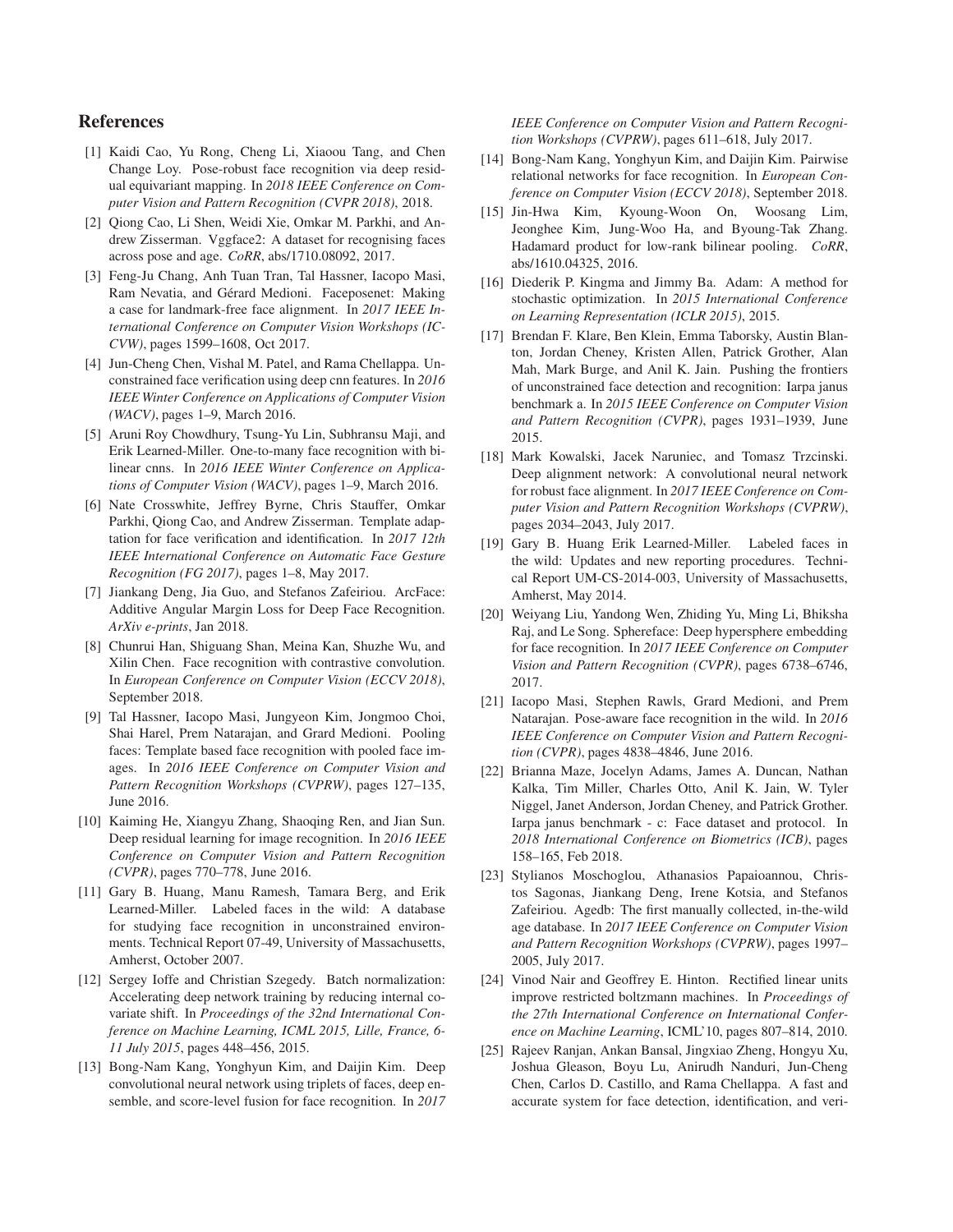fication. *IEEE Transactions on Biometrics, Behavior, and Identity Science*, 1(2):82–96, April 2019.

- <span id="page-9-2"></span>[26] Rajeev Ranjan, Carlos D. Castillo, and Rama Chellappa. L2constrained softmax loss for discriminative face verification. *CoRR*, abs/1703.09507, 2017.
- <span id="page-9-12"></span>[27] Rajeev Ranjan, Swami Sankaranarayanan, Carlos D. Castillo, and Rama Chellappa. An all-in-one convolutional neural network for face analysis. In *2017 12th IEEE International Conference on Automatic Face Gesture Recognition (FG 2017)*, pages 17–24, May 2017.
- <span id="page-9-10"></span>[28] Tim Salimans and Diederik P Kingma. Weight normalization: A simple reparameterization to accelerate training of deep neural networks. In *Advances in Neural Information Processing Systems 29*, pages 901–909. 2016.
- <span id="page-9-0"></span>[29] Swami Sankaranarayanan, Azadeh Alavi, Carlos Castillo, and Rama Chellappa. Triplet probabilistic embedding for face verification and clustering. In *2016 IEEE 8th International Conference on Biometrics Theory, Applications and Systems (BTAS)*, pages 1–8, Sept 2016.
- <span id="page-9-7"></span>[30] Soumyadip Sengupta, Jun-Cheng Chen, Carlos Castillo, Vishal M. Patel, Rama Chellappa, and David W. Jacobs. Frontal to profile face verification in the wild. In *2016 IEEE Winter Conference on Applications of Computer Vision (WACV)*, pages 1–9, March 2016.
- <span id="page-9-4"></span>[31] Yi Sun, Yuheng Chen, Xiaogang Wang, and Xiaoou Tang. Deep learning face representation by joint identificationverification. pages 1988–1996, 2014.
- <span id="page-9-3"></span>[32] Yi Sun, Xiaogang Wang, and Xiaoou Tang. Deep learning face representation from predicting 10,000 classes. In *2014 IEEE Conference on Computer Vision and Pattern Recognition*, pages 1891–1898, June 2014.
- <span id="page-9-18"></span>[33] Christian Szegedy, Sergey Ioffe, Vincent Vanhoucke, and Alexander A. Alemi. Inception-v4, inception-resnet and the impact of residual connections on learning. In *Proceedings of the Thirty-First AAAI Conference on Artificial Intelligence*, AAAI'17, pages 4278–4284. AAAI Press, 2017.
- <span id="page-9-13"></span>[34] Luan Tran, Xi Yin, and Xiaoming Liu. Disentangled representation learning gan for pose-invariant face recognition. In *2017 IEEE Conference on Computer Vision and Pattern Recogntion (CVPR 2017)*, pages 1283–1292, 2017.
- <span id="page-9-17"></span>[35] Yandong Wen, Kaipeng Zhang, Zhifeng Li, and Yu Qiao. A discriminative feature learning approach for deep face recognition. In *Computer Vision – ECCV 2016*, pages 499–515. Springer International Publishing, 2016.
- <span id="page-9-8"></span>[36] Cameron Whitelam, Emma Taborsky, Austin Blanton, Brianna Maze, Jocelyn Adams, Tim Miller, Nathan Kalka, Anil K. Jain, James A. Duncan, Kristen Allen, Jordan Cheney, and Patrick Grother. Iarpa janus benchmark-b face dataset. In *2017 IEEE Conference on Computer Vision and Pattern Recognition Workshops (CVPRW)*, pages 592–600, 2017.
- <span id="page-9-6"></span>[37] Lior Wolf, Tal Hassner, and Itay Maoz. Face recognition in unconstrained videos with matched background similarity. In *CVPR 2011*, pages 529–534, June 2011.
- <span id="page-9-5"></span>[38] Weidi Xie, Li Shen, and Andrew Zisserman. Comparator networks. In *European Conference on Computer Vision (ECCV 2018)*, September 2018.
- <span id="page-9-1"></span>[39] Jiaolong Yang, Peiran Ren, Dongqing Zhang, Dong Chen, Fang Wen, Hongdong Li, and Gang Hua. Neural aggregation network for video face recognition. In *2017 IEEE Conference on Computer Vision and Pattern Recognition (CVPR)*, pages 5216–5225, July 2017.
- <span id="page-9-9"></span>[40] Jongmin Yoon and Daijin Kim. An accurate and realtime multi-view face detector using orfs and doubly domainpartitioning classifier. *Journal of Real-Time Image Processing*, Feb 2018.
- <span id="page-9-11"></span>[41] Zhou Yu, Jun Yu, Chenchao Xiang, Jianping Fan, and Dacheng Tao. Beyond bilinear: Generalized multi-modal factorized high-order pooling for visual question answering. *CoRR*, abs/1708.03619, 2017.
- <span id="page-9-14"></span>[42] Jian Zhao, Lin Xiong, Jianshu Li, Junliang Xing, Shuicheng Yan, and Jiashi Feng. 3d-aided dual-agent gans for unconstrained face recognition. *IEEE Transactions on Pattern Analysis and Machine Intelligence*, 2018.
- <span id="page-9-16"></span>[43] Tianyue Zheng and Weihong Deng. Cross-pose lfw: A database for studying cross-pose face recognition in unconstrained environments. Technical Report 18-01, Beijing University of Posts and Telecommunications, February 2018.
- <span id="page-9-15"></span>[44] Tianyue Zheng, Weihong Deng, and Jiani Hu. Cross-age LFW: A database for studying cross-age face recognition in unconstrained environments. *CoRR*, abs/1708.08197, 2017.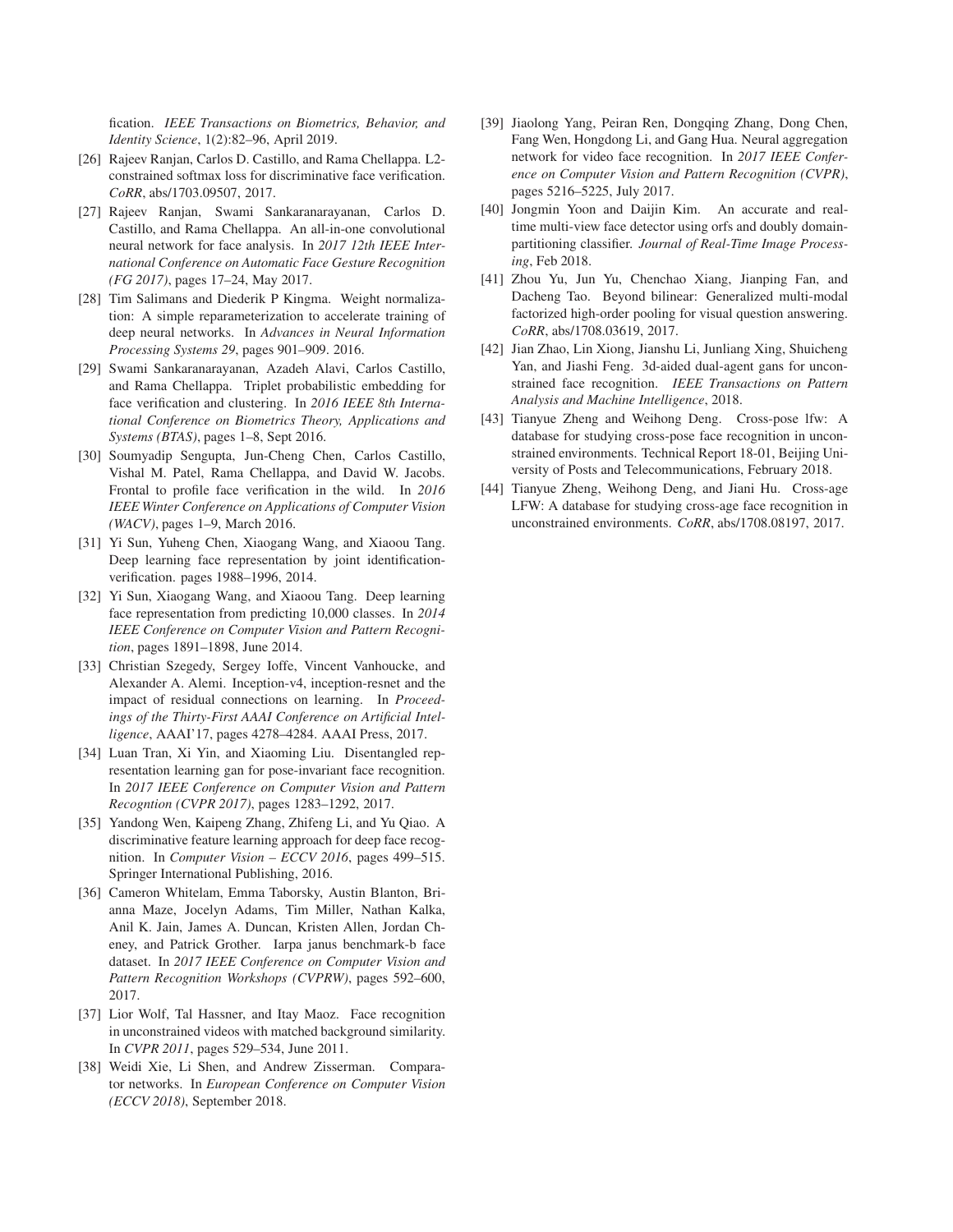# A. More Experiments

# A.1. Evaluation on the CALFW, CPLFW, CFP, and AgeDB datasets

We conduct experiments to demonstrate the effects of the proposed method on the Cross-Age LFW (CALFW) [\[44\]](#page-9-15), Cross-Pose LFW (CPLFW) [\[43\]](#page-9-16), Celebrities in Frontal-Profile in the Wild (CFP) [\[30\]](#page-9-7), and AgeDB [\[23\]](#page-8-8) datasets.

CALFW. The CALFW is constructed by reorganizing the LFW [\[11,](#page-8-7) [19\]](#page-8-19) verification pairs with apparent age gaps as large as possible to form the positive pairs and then selecting negative pairs using individuals with the same race and gender. The CALFW is more challenging than LFW. Similar to LFW, CALFW evaluation consists of verifying 6,000 pairs of images in 10 folds and report the average accuracy.

CPLFW. The CPLFW is also constructed by reorganizing the LFW verification pairs by searching and selecting of 3,000 positive pairs with pose difference to add pose variation to intra-class variance. Negative pairs are also reorganized to reduce the influence of attribute differences between positive and negative pairs. Therefore, the CPLFW is more focused on cross-pose face recognition, and is more challenging than the LFW.

CFP. The CFP consists of 500 subjects each with 10 frontal and 4 profile images. The evaluation protocol includes frontal-frontal (FF) and frontal-profile (FP) face verification, and each protocol has 10 folders with 350 positive pairs with same identity and 350 negative pairs with different identities.

AgeDB. The AgeDB is a dataset for age invariant face recognition in the wild with in pose, expression, illumination, and age. The AgeDB contains 12,240 images of 440 unique subjects. The minimum and maximum ages are 3 and 101 years old, respectively. The test set is divided into four groups with different year gaps such as 5, 10, 20, and 30 years. Each group has ten split of face images, and each split includes 300 psotive examples and 300 negative examples.

Evaluation Results. In image-based recognition on the CALFW, CPLFW, CFP, and AgeDB, we use a squared  $L_2$  distance threshold to determine the classification of same and different. Table [6](#page-10-0) shows that our proposed AFRN with pair selection (model C) itself provides better accuracy than the AFRN without pair selection (model B). Finally, the model C acheives the outperformed accuracy and the *state-of-the-art* results on the CALFW, CPLFW,

<span id="page-10-0"></span>Table 6. Performances of the proposed face recognition method on the CALFW, CPLFW, CFP, and AgeDB datasets.

| Method                                   | <b>CALFW</b> | <b>CPLFW</b> | <b>CFP</b> | AgeDB |
|------------------------------------------|--------------|--------------|------------|-------|
| CenterFace [35]                          | 85.48        | 77.48        | ۰          |       |
| SphereFace [20]                          | 90.30        | 81.40        | 94.38      | 91.70 |
| VGGFace2 <sup>[2]</sup>                  | 90.57        | 84.00        | ۰          |       |
| ArcFace [7]                              | 95.45        | 92.08        | 95.56      | 95.15 |
| <b>model B</b> (AFRN w/o pair selection) | 94.57        | 91.17        | 93.30      | 93.40 |
| model C (AFRN w/ pair selection)         | 96.30        | 93.48        | 95.56      | 95.35 |

CFP, AgeDB, respectively.

## A.2. Evaluation on the IJB-C dataset

We also conduct experiments to demonstrate the effects of the proposed AFRN on the IJB-C [\[22\]](#page-8-10) datasets. The IJB-C is an extenstion of the IJB-B, which contains a total of 31,334 still images with 3,531 unique subjects, and 117,542 video frames in unconstrained environments. It has an average of up to 6 imagew per subject, an average of up to 33 frames per subject and 3 videos per subject. Since the IJB-C contains two set of galleries 1 and 2, we report the average performance of both the gallery sets.

Three models (model A, model B, and model C) are trained on the roughly 2.8M refined VGGFace2 training set, with no people overlapping with subjects in the IJB-C dataset. For 1:1 face verification, we report the test results by using true accept rate (TAR) *vs.* false accept rate (FAR) (Table [7\)](#page-11-0). For 1:N face identification, we report the results by using the true positive identification rate (TPIR) *vs.* false positive identification rate (FPIR) and Rank-N (Table [7\)](#page-11-0). We average all the 1, 024 dimensional output vectors of the last fully connected layer of  $\mathcal{F}_{\theta}$  for a media in the template, then we average these media-averaged features to get the final template feature as face representation. Similarity to evaluation on the IJB-A and IJB-B, all performance evaluations are based on the squared  $L_2$  distance threshold.

Table [7](#page-11-0) shows that the proposed model C shows a consistently higher accuracy than model B by the improvement of 1.0-3.2% TAR at  $FAR = 0.00001 - 0.01$  in the verification task, 2.6-3.1% TPIR at FPIR =  $0.01$ -0.1 in the identification open set task, and 2.6% for rank-1 in the identification close set task. Although model C is trained from scratch, it outperformed the state-of-the-art method. This validates the effectiveness of the proposed AFRN with the pair selection on the large-scale and challenging unconstrained face recognition.

From the experimental results (Table [7\)](#page-11-0), we have the following observations. First, compared to model A, model B achieves a consistently superior accuracies (TAR and TPIR) by 1.9-5.7% for TAR at FAR =  $0.00001$ -0.01 in the verification task,  $3.5\n-6.8\%$  for TPIR at FPIR = 0.01 and 0.1 in the identification open set task, and 1.3% for Rank-1 in the identification close set task. Second, model C shows a consistently higher accuracy than model A by the improvement